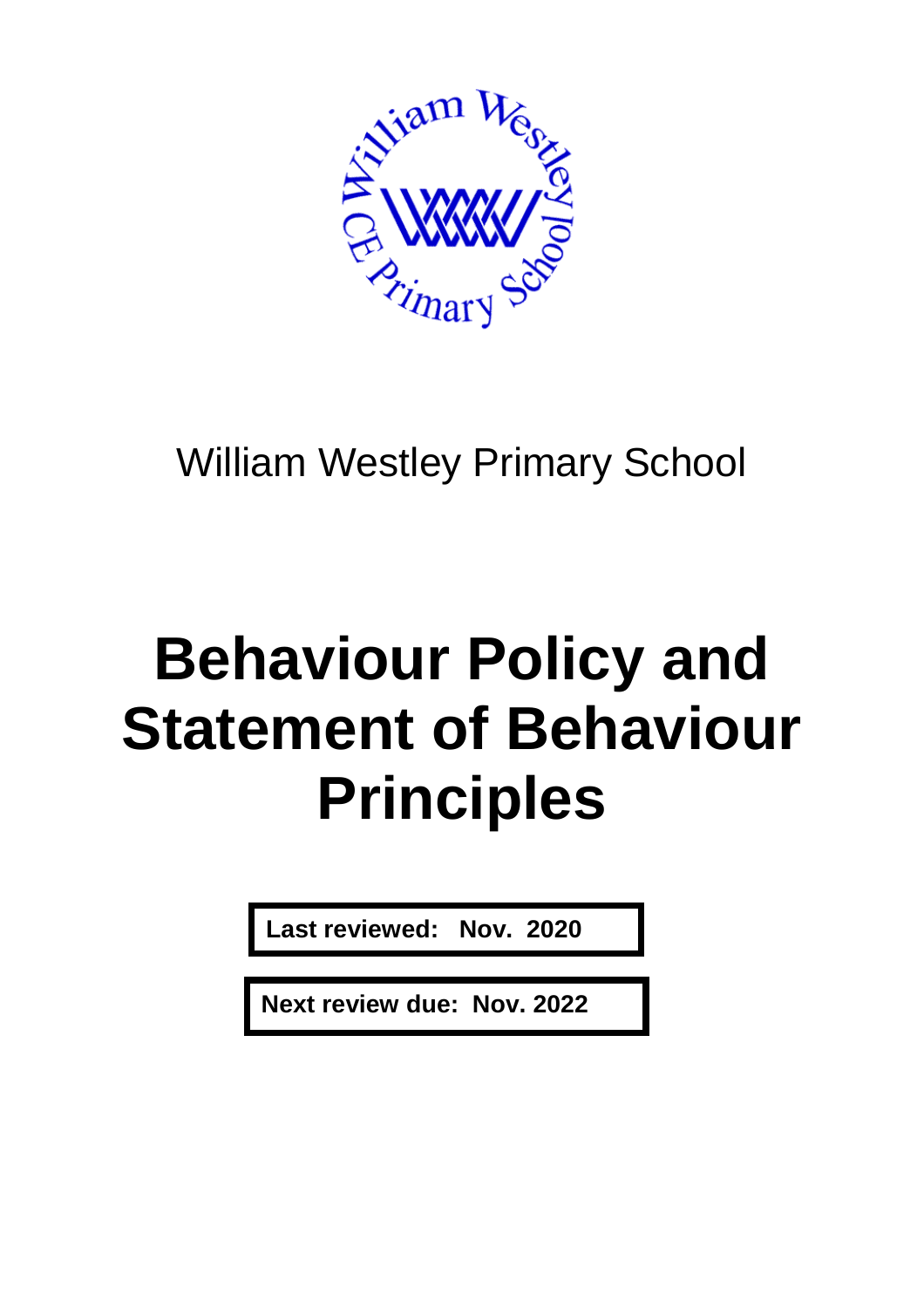# **Contents**

#### **1. Aims**

This policy aims to:

- Provide a consistent approach to behaviour management
- Define what we consider to be unacceptable behaviour, including bullying
- Outline how pupils are expected to behave
- Summarise the roles and responsibilities of different people in the school community with regards to behaviour management

**…………………………………………………………………………………………………………………………….**

Outline our system of rewards and sanctions

#### **2. Legislation and statutory requirements**

This policy is based on advice from the Department for Education (DfE) on:

- [Behaviour and discipline in schools](https://www.gov.uk/government/publications/behaviour-and-discipline-in-schools)
- [Searching, screening and confiscation at school](https://www.gov.uk/government/publications/searching-screening-and-confiscation)
- [The Equality Act 2010](https://www.gov.uk/government/publications/equality-act-2010-advice-for-schools)
- [Use of reasonable force in schools](https://www.gov.uk/government/publications/use-of-reasonable-force-in-schools)
- [Supporting pupils with medical conditions at school](https://www.gov.uk/government/publications/supporting-pupils-at-school-with-medical-conditions--3)

It is also based on the [Special Educational Needs and Disability \(SEND\) Code of Practice.](https://www.gov.uk/government/publications/send-code-of-practice-0-to-25)

In addition, this policy is based on:

- Section 175 of the **Education Act 2002**, which outlines a school's duty to safeguard and promote the welfare of its pupils
- Sections 88-94 of the [Education and Inspections Act 2006,](http://www.legislation.gov.uk/ukpga/2006/40/section/88) which require schools to regulate pupils' behaviour and publish a Behaviour Policy and written statement of behaviour principles, and give schools the authority to confiscate pupils' property
- [DfE guidance](https://www.gov.uk/guidance/what-maintained-schools-must-publish-online#behaviour-policy) explaining that maintained schools should publish their Behaviour Policy online

# **3. Definitions**

#### **Behaviour we wish to encourage:**

- respecting self, others and property;
	- moving around the school in a sensible and orderly fashion;
	- being well organised for school and lessons;
	- listening to others actively;
	- being polite, co-operative and friendly;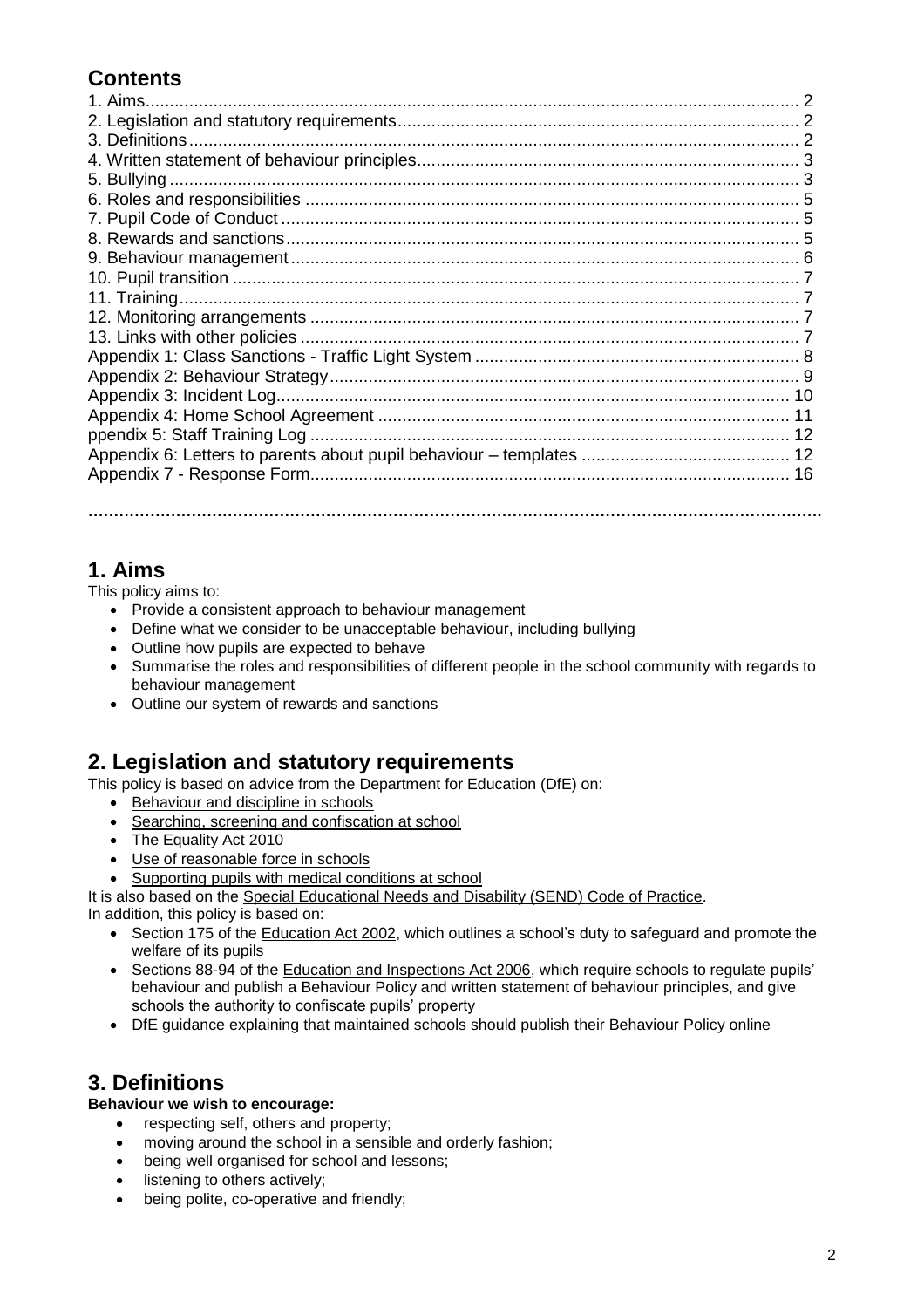- valuing others, their work and their opinion;
- working hard, giving of one's best and completing class and home work
- promoting positive body language

#### **Behaviour that is unacceptable:**

- swearing;
- refusing to carry out a reasonable request;
- name calling; (calling children any name other than the name they have agreed to be known by)
- verbal aggression;
- physical aggression (including "play fighting");
- racist, homophobic, sexist, religious discrimination or other discriminatory behaviour;
- vandalism:
- disruption in lessons, in corridors between lessons and break and lunchtimes
- deliberately excluding others
- "put downs"
- bullying
- possession or use of any prohibited items, including knives or weapons, stolen items, tobacco and cigarette papers
- any article a staff member reasonably suspects has been, or is likely to be, used to commit an offence, or to cause personal injury to, or damage to the property of, any person (including the pupil)

#### **4. Written statement of behaviour principles**

- Every pupil understands they have the right to feel safe, valued and respected, and learn free from the disruption of others
- All pupils, staff and visitors should be free from any form of discrimination
- Staff and volunteers set an excellent example to pupils at all times
- Rewards, sanctions and reasonable force are used by staff, in line with the behaviour policy
- A personalised approach, in an Individual Behaviour Plan (IBP) will be used to address the specific behavioural needs of particular pupils, see Appendix 1
- The Behaviour Policy, including Home School Agreement, , see Appendix 2 is understood by pupils, parents and staff
- The School Exclusion Policy explains that exclusions will only be used in line with the County Exclusion Guidance. This outlines the processes involved in permanent and fixed-term exclusions
- Pupils are helped to take responsibility for their actions
- If behaviour concerns escalate or continue, or if the nature of the behaviour warrants it, families will be contacted and encouraged to become involved in order to foster good relationships between the school and pupils' home life

The Governing Body also emphasises that violence or threatening behaviour will not be tolerated in any circumstances.

This written statement of behaviour principles is reviewed and approved by the Governing Body every three years

# **5. Bullying**

Bullying is defined as the deliberate, sustained, systematic harming of one person or group by another person or group, where the relationship involves an imbalance of power. Bullying is, therefore:

- Deliberate
- Sustained
- Systematic
- Difficult to defend against

Bullying can include:

| <b>Type of bullying</b> | <b>Definition</b>                       |
|-------------------------|-----------------------------------------|
| Emotional               | Being unfriendly, excluding, tormenting |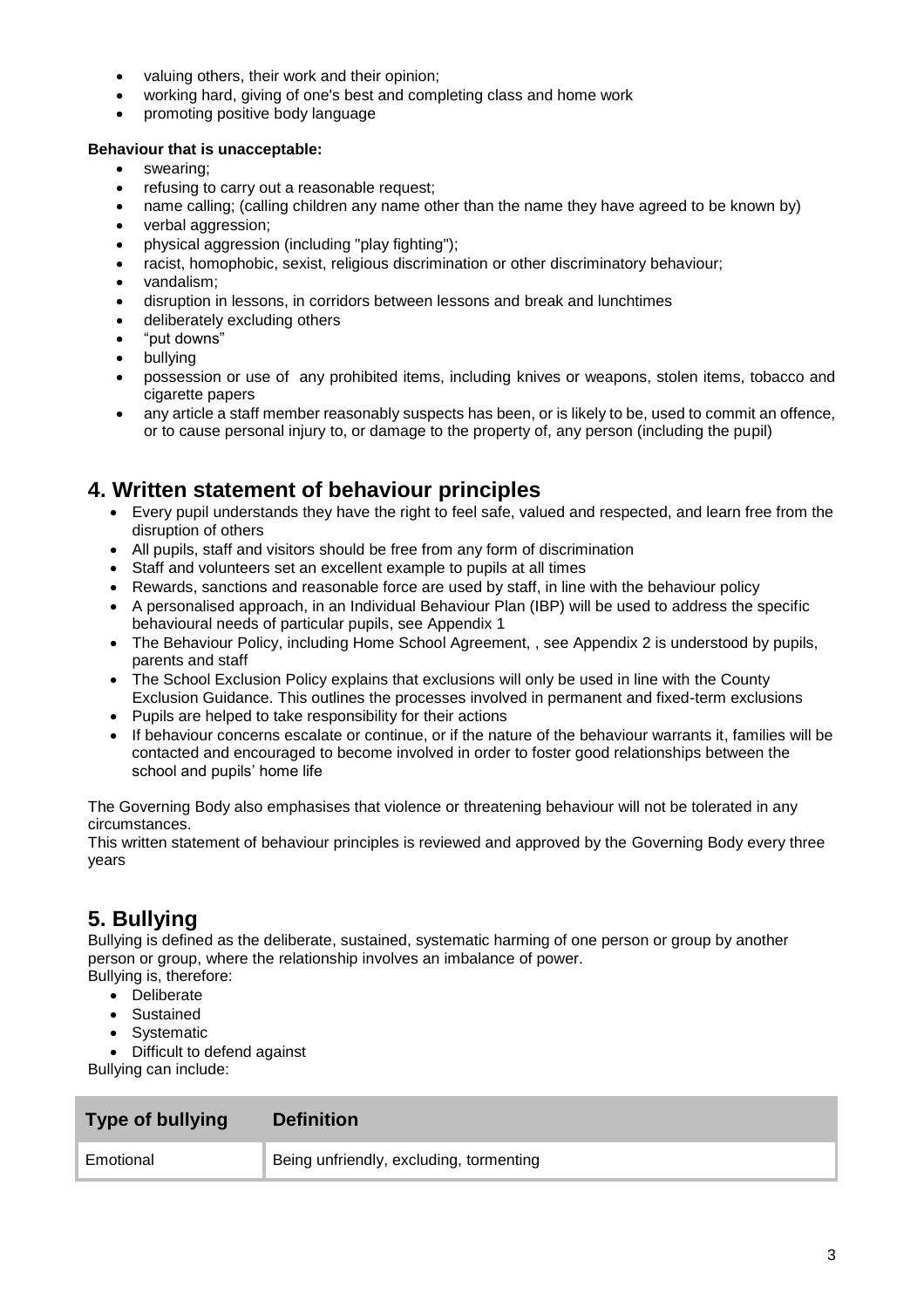| Physical                  | Hitting, kicking, pushing, taking another's belongings, any use of violence                                                                                                                 |
|---------------------------|---------------------------------------------------------------------------------------------------------------------------------------------------------------------------------------------|
| Racial                    | Racial taunts, graffiti, gestures                                                                                                                                                           |
| Sexual                    | Explicit sexual remarks, display of sexual material, sexual gestures, unwanted<br>physical attention, comments about sexual reputation, performance or gender, or<br>inappropriate touching |
| Direct or indirect verbal | Name-calling, sarcasm, spreading rumours, teasing                                                                                                                                           |
| Cyber-bullying            | Bullying that takes place online, such as through social networking sites,<br>messaging apps or gaming sites                                                                                |

Children often find it hard to tell a grown-up that they are being bullied. Often it emerges at home before anyone at school knows about it. If bullying is reported, it will normally be the responsibility of the child's class teacher to start investigating. Thus if a child reports to a midday supervisor or a classroom assistant, that person should report to the class teacher as soon as possible.

**If a child complains of being bullied**, our first reaction must be to take the child seriously.

- 1. Allow the child to talk about and explain the incident/s.
- 2. Reassure the child that they have done the right thing to tell and that they will be taken seriously
- 3. Listen to the child and establish the frequency, intensity, duration.
- 4. If it is considered appropriate, discuss the situation with both children together.<br>5. If it is not considered to be bullying the incident will be recorded in the Class (
- If it is not considered to be bullying the incident will be recorded in the Class Communication Book. The class teacher will inform parents of the incident and reassure them that it has been dealt with.
- 6. **If it is considered that the situation may be one of bullying** the incident should be logged in the Headteachers' Incident Book and parents of both children will be contacted by the Headteacher.
- 7. The situation will be monitored for a two week period.
- 8. After a two week period, if there is no evidence of bullying, parents will be contacted to inform them of this. If however there is a concern, a meeting will be sought with parents and, where appropriate, the child to consider what further support is needed.
- 9. A discussion with the class teacher, Headteacher, SENCO, will identify what support is needed. This may be long term, if, for example, the victim needs support to develop social skills. This will then be discussed with the child. Further support and advice is available through the Access to Learning Specialist Cambridgeshire Access and Inclusion Specialist Teaching Service

**With a child who has been accused of bullying** we take the situation very seriously. Our approach must be to listen to all of those involved, to explore the incident, establishing whether it is part of a deliberate, systematic, sustained pattern of behaviour. If it is found that bullying has taken place we will seek to work with the child and family to avoid this kind of behaviour in the future ensuring that it is the **action**, not the **child that** we disapprove of.

- 1. Ask the child to describe what has happened.
- 2. Encourage the child to explain why the incident/s happened.
- 3. Encourage the child to describe different things s/he could have done that would have avoided the problem.
- 4. Encourage the child to empathise with the victim's feelings.
- 5. Decide a suitable sanction including written/verbal apology, when appropriate.
- 6. If it is considered appropriate, discuss the situation with both children together.
- 7. If it is considered that the situation may be one of bullying, refer to the Headteacher to log the incident in the Headteacher's Incident Book
- 8. The child's parents informed of the incident, action taken and their response and support is sought by the Headteacher.
- 9. Class teacher will monitor the situation over a two week period, keeping daily records in the Class Communication Book, in consultation with the Headteacher and SENCO. After a two week period, if there is no evidence of bullying, parents will be contacted to inform them of this. If however there is a concern, a meeting will be sought with parents and, where appropriate, the child to consider what further action is needed to change the child's long term behaviour. Further support and advice is available through the Access to Learning Specialist Cambridgeshire Access and Inclusion Specialist Teaching Service.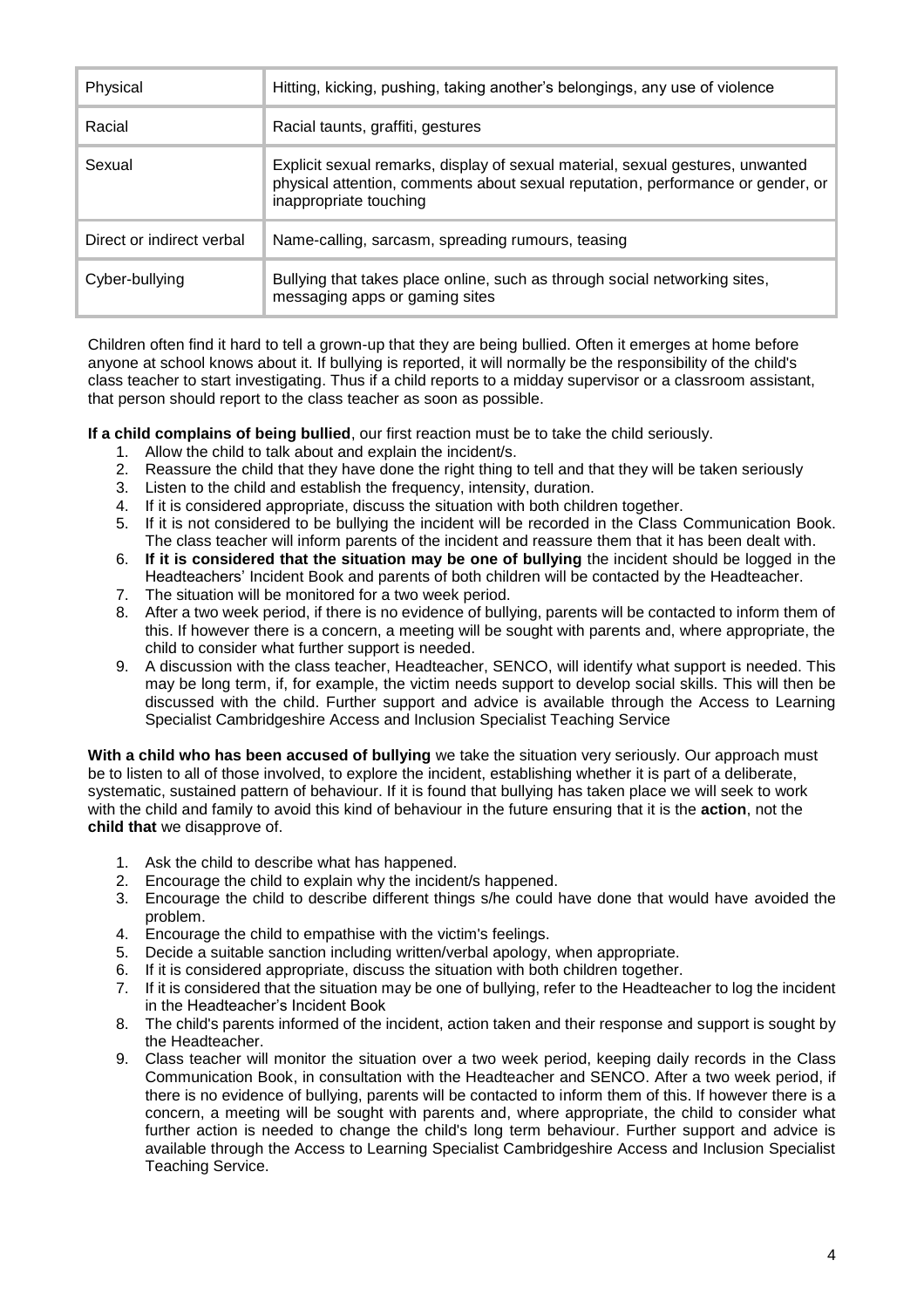### **6. Roles and responsibilities**

We want all William Westley children, and their parents, to understand and accept the school's rules, accept the consequences of their own behaviour, and prefer the intrinsic rewards of good behaviour to any perceived attractions of bad behaviour.

In working towards achieving these aims, the way that adults in the school treat children and each other is critical. By showing respect to each other and to children, by taking children's concerns seriously and helping them to resolve conflict in non-confrontational ways, we can provide a model of appropriate behaviour from which the children can learn.

#### **6.1 The Governing Body**

The Governing Body is responsible for reviewing and approving the written statement of behaviour principles. The Governing Body will also review this Behaviour Policy in conjunction with the Headteacher and monitor the policy's effectiveness, holding the Headteacher to account for its implementation.

#### **6.2 The Headteacher**

The Headteacher is responsible for reviewing this Behaviour Policy in conjunction with the Governing Body, giving due consideration to the school's statement of behaviour principles. The Headteacher will also approve this policy.

The Headteacher will ensure that the school environment encourages positive behaviour and that staff deal effectively with poor behaviour, and will monitor how staff implement this policy to ensure rewards and sanctions are applied consistently.

#### **6.3 Staff**

Staff are responsible for:

- Implementing the Behaviour Policy consistently
- Modelling positive behaviour
- If behaviour concerns escalate or continue, or if the nature of the behaviour warrants it, behaviour will be recorded using an Incident Log see, Appendix 3.
- Providing a personalised approach, Individual Behaviour Plan (IBP), to the specific behavioural needs of particular pupils, see Appendix 2.

The Senior Leadership Team will support staff in responding to behaviour incidents.

#### **6.4 Parents**

Parents are expected to:

- Support their child by adhering to Home School Agreement, see Appendix 2, and Pupil Code of Conduct as reflected in the class rules.
- Inform the school of any changes in circumstances that may affect their child's behaviour
- Discuss any behavioural concerns with the class teacher promptly

# **7. Pupil Code of Conduct**

Pupils are expected to:

- Behave in an orderly and self-controlled way
- Show respect to members of staff and each other
- In class, make it possible for all pupils to learn
- Move quietly around the school
- Treat the school buildings and school property with respect
- Wear the correct uniform at all times
- Accept sanctions when given
- Refrain from behaving in a way that brings the school into disrepute
- Support the school values

#### **8. Rewards and sanctions**

**8.1 List of rewards and sanctions**

Positive behaviour will be rewarded with:

- Praise
- Merits, certificates and rewards
- Conversation with parents
- Special responsibilities/privileges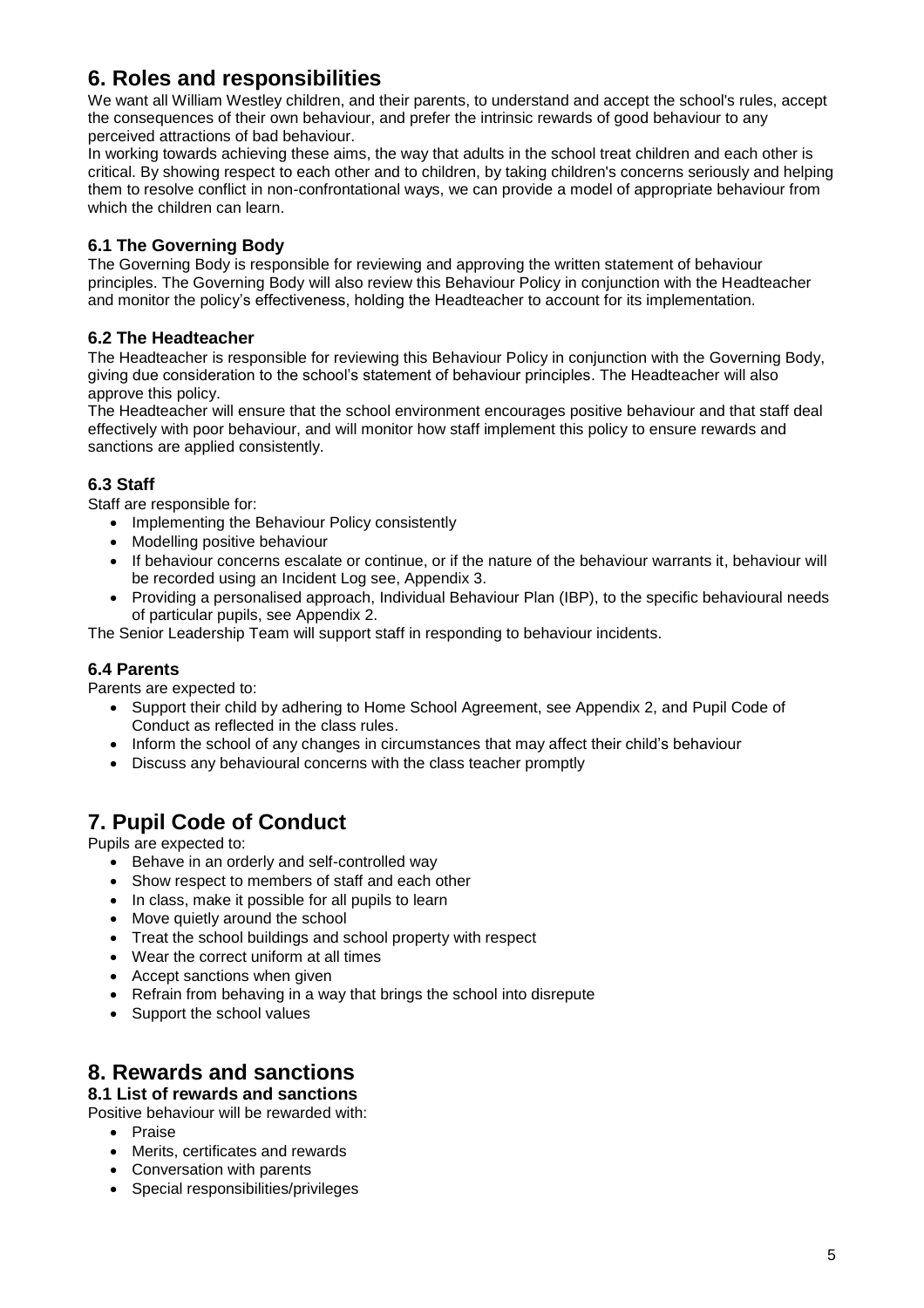The school may use one or more of the following sanctions in response to unacceptable behaviour:

- A verbal or visual reminder
- School Traffic Light System, see Appendix 4.
- Sending the pupil out of the class to a member of SLT for reflection
- Expecting work to be completed at lunchtime
- Lunch break sanctions
- Referring the pupil to a senior member of staff
- Letters or phone calls home to parents. See Appendix 5 for sample letters to parents about their child's behaviour.

#### **8.2 Off-site behaviour**

Sanctions may be applied where a pupil has misbehaved off-site when representing the school, such as on a school trip.

#### **8.3 Malicious allegations**

Where a pupil makes an accusation against a member of staff and that accusation is shown to have been malicious, the Headteacher will discipline the pupil in accordance with this policy.

Please refer to our Safeguarding Policy or Complaints Procedure, for more information on responding to allegations.

The Headteacher will also consider the pastoral needs of staff accused of misconduct.

#### **9. Behaviour management**

#### **9.1 Classroom management**

Teaching and support staff are responsible for setting the tone and context for positive behaviour within the classroom.

They will:

- Create and maintain a stimulating environment that encourages pupils to be engaged
- Display the classroom rules
- Develop a positive relationship with pupils, which may include:
	- o Greeting pupils in the morning
	- o Establishing clear routines
	- Communicating expectations of behaviour in ways other than verbally
	-
	- o Communicating expectations of behaviour in<br>
	Highlighting and promoting good behaviour<br>
	Concluding the day positively and starting the Concluding the day positively and starting the next day afresh
	- o Having a plan for dealing with low-level disruption
	- o Using positive reinforcement

#### **9.2 Physical restraint**

In some circumstances, staff may use reasonable force to restrain a pupil to prevent them:

- Causing disorder
- Hurting themselves or others
- Damaging property

Incidents of physical restraint must:

- **Always be used as a last resort**
- Be applied using the minimum amount of force and for the minimum amount of time possible
- Be used in a way that maintains the safety and dignity of all concerned
- Never be used as a form of punishment
- Be recorded in the Physical Restraint Book in the Headteachers Office and reported to parents Further details can be found in the Policy for Physical Intervention with Pupils.

#### **9.3 Confiscation**

**Any prohibited items (listed in section 3) found in pupils' possession will be confiscated.** These items will not be returned to pupils.

We will also confiscate any item which is harmful or detrimental to school discipline. These items will be returned to pupils and if appropriate a discussion will be had with parents,

#### **9.4 Pupil support**

The school recognises its legal duty under the Equality Act 2010 to prevent pupils with a protected characteristic from being at a disadvantage. Consequently, our approach to challenging behaviour may be differentiated to cater to the needs of the pupil.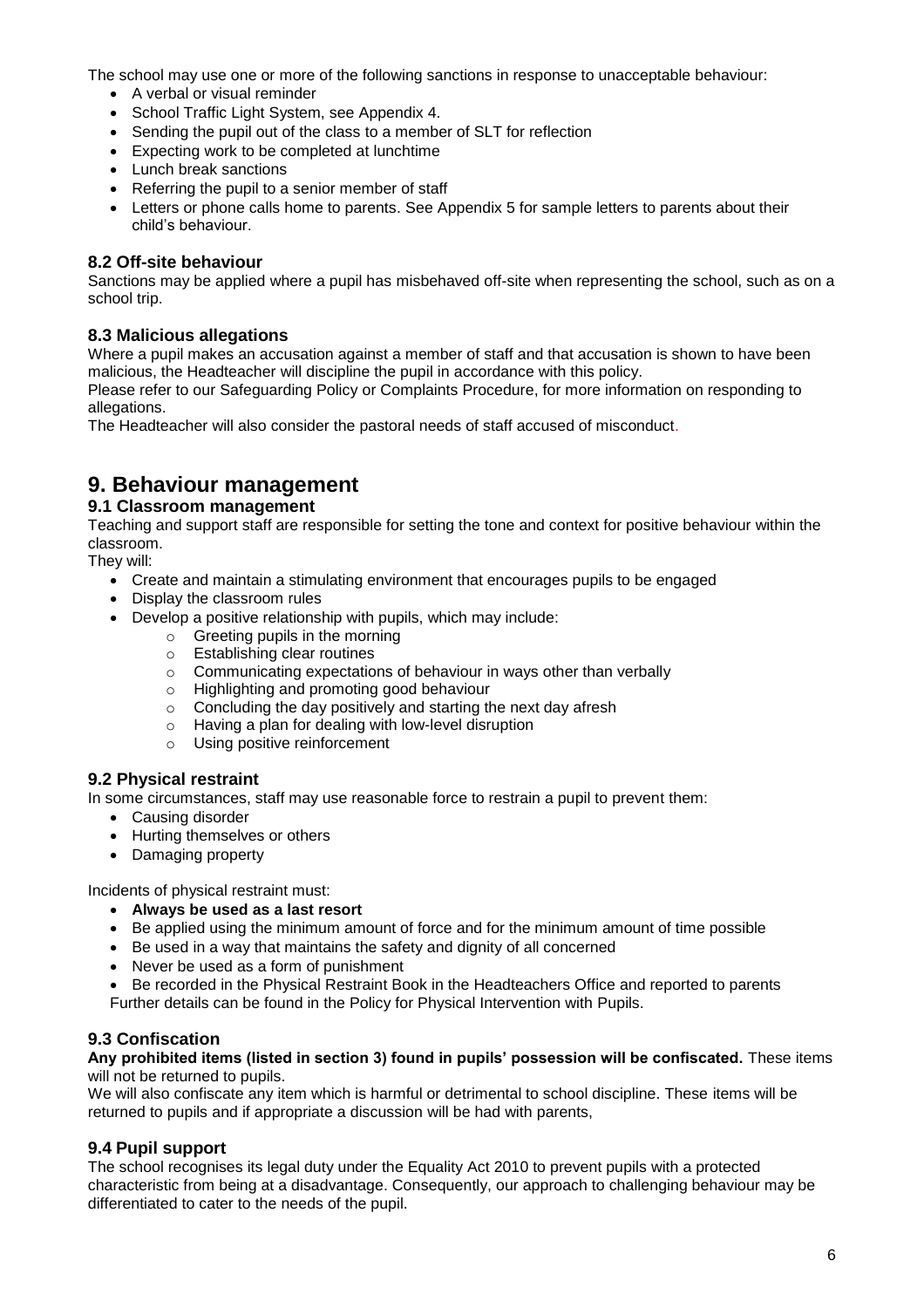The school's Special Educational Needs Co-ordinator will evaluate a pupil who exhibits challenging behaviour to determine whether they have any underlying needs that are not currently being met. Where necessary, support and advice will also be sought from specialist teachers, an educational psychologist, medical practitioners and/or others, to identify or support specific needs. When acute needs are identified in a pupil, the school will liaise with external agencies and plan support programmes for that child. The school will work with parents to create the plan and review it on a regular basis.

# **10. Pupil transition**

To ensure a smooth transition to the next year, pupils have transition sessions with their new teacher(s). In addition, staff members hold transition meetings.

To ensure behaviour is continually monitored and the right support is in place, information related to pupil behaviour issues will be transferred to relevant staff at the start of the term or year. Information on behaviour issues will also be shared with new settings for those pupils transferring to other schools.

#### **11. Training**

Our staff are provided with training on managing behaviour, including proper use of restraint as part of continuing professional development which will be recorded in the Staff Training Record.

#### **12. Monitoring arrangements**

This Behaviour Policy will be reviewed by the Headteacher and Governing Body every three years. At each review, the policy will be approved by the Headteacher.

#### **13. Links with other policies**

This Behaviour Policy is linked to the following policies:

- School Exclusions Policy
- Safeguarding Policy
- Physical Restraint Policy
- Special Educational Needs Policy
- Complaints Procedure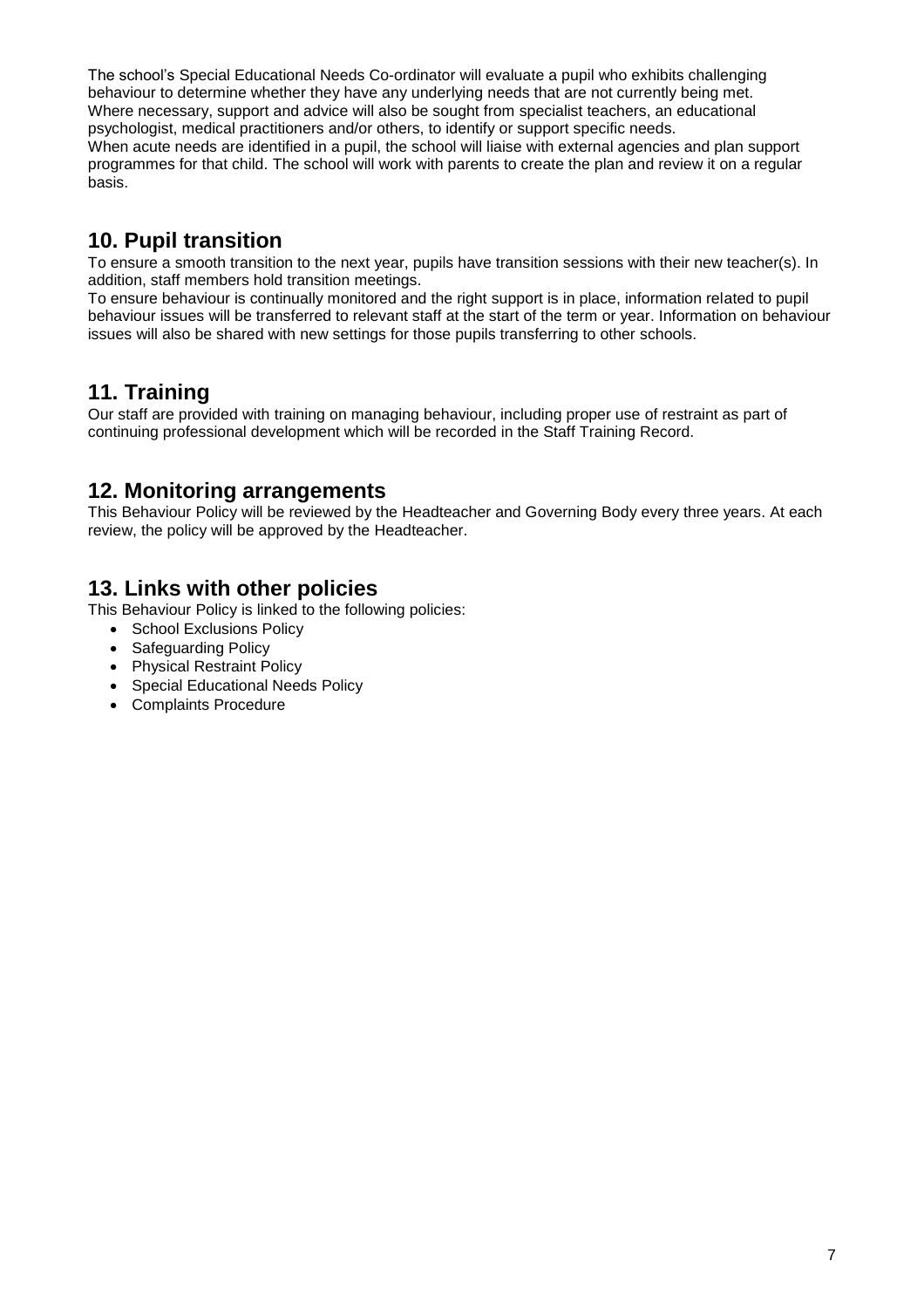# **Appendix 1: Individual Behaviour Plan (IBP)**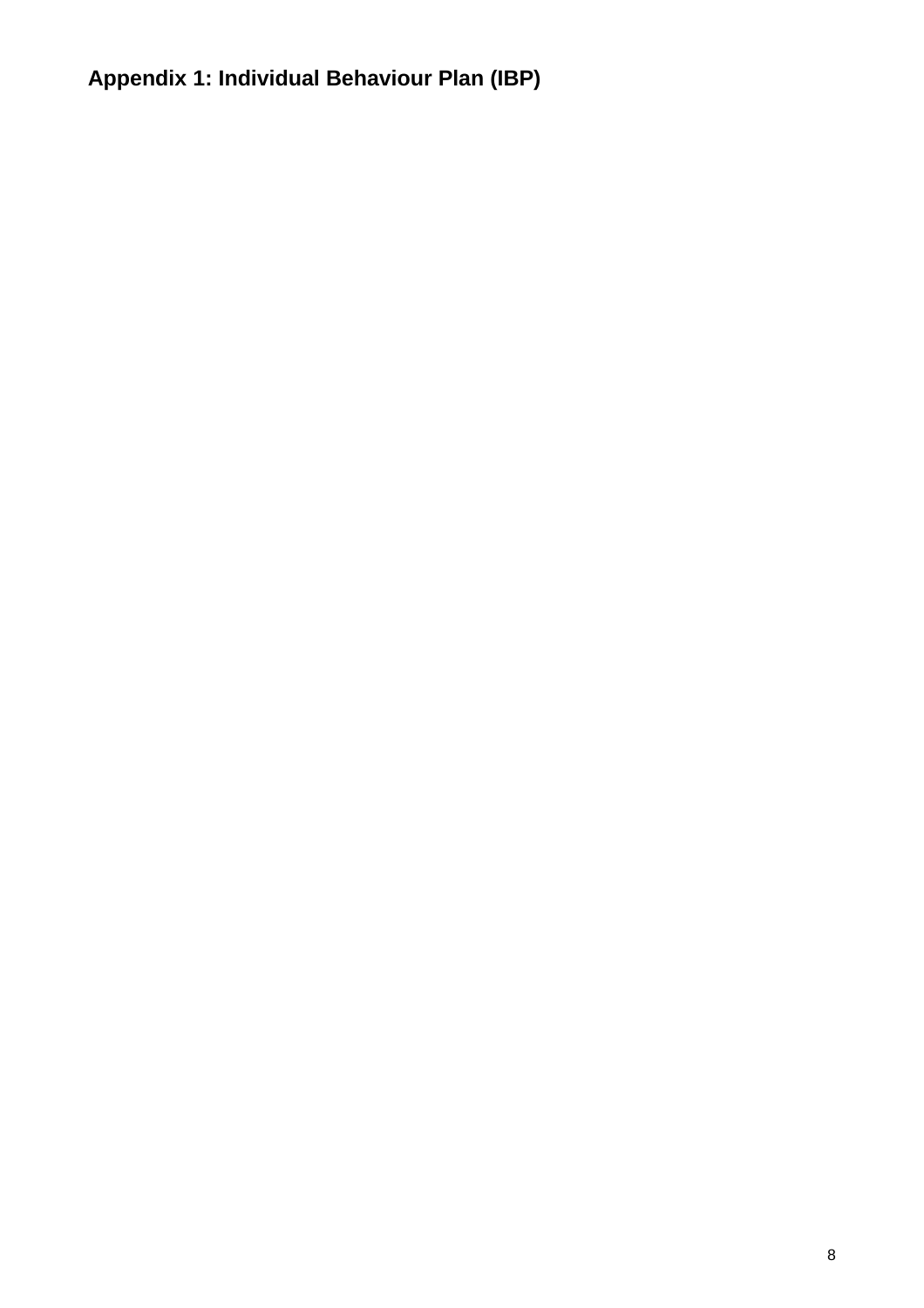# **Appendix 2: Home School Agreement**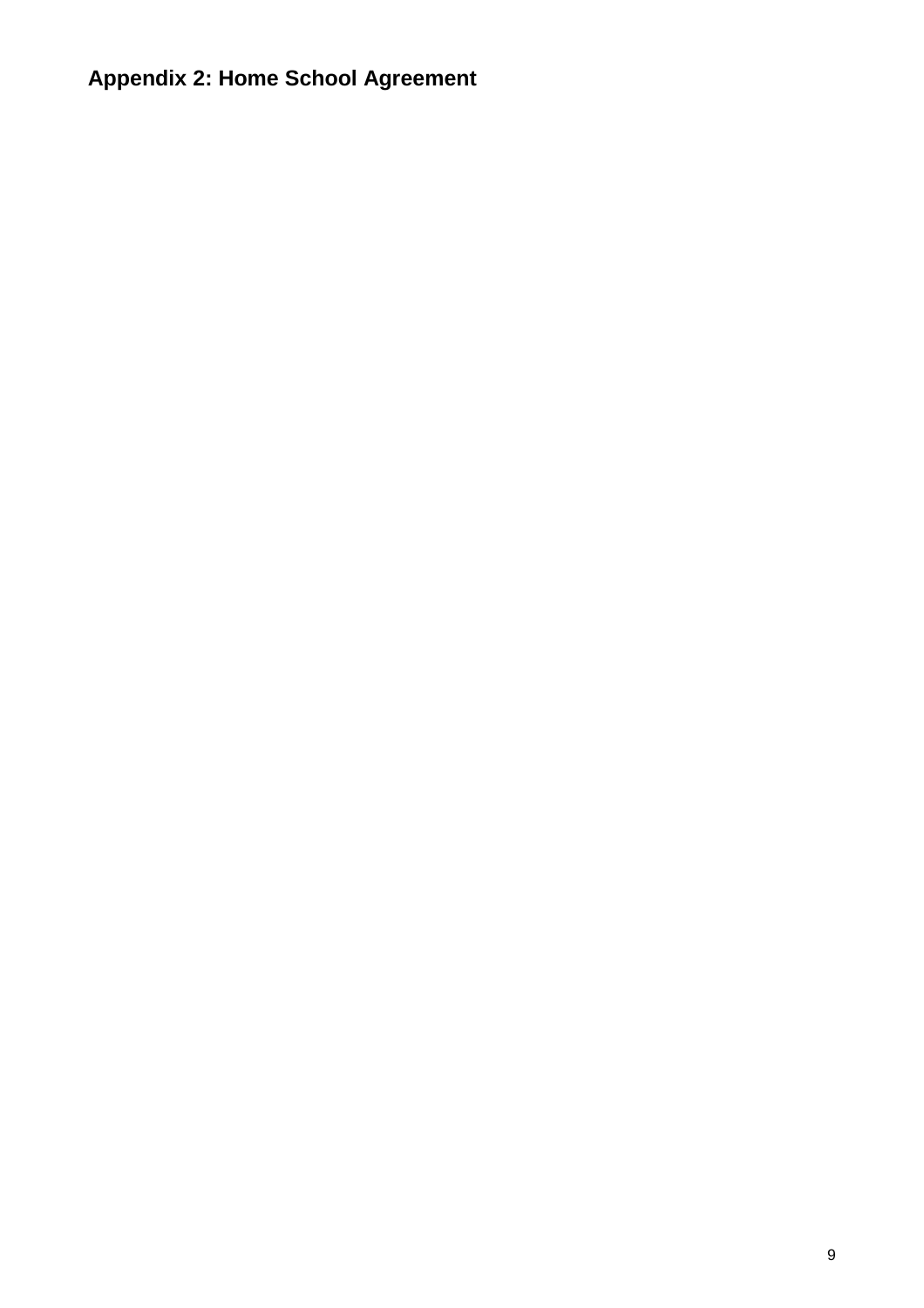**Appendix 3: Incident Log** to be passed on to, and filed in Whole School Incident Log by Headteacher. Headteacher will then feedback to and liaise with class teacher as soon as possible.

| <b>Pupil's name:</b>           |       |
|--------------------------------|-------|
|                                | iam h |
| Name of staff member           |       |
| reporting the incident:        |       |
| Date:                          |       |
| Time:                          |       |
| Where did the incident         |       |
| take place?                    |       |
| When did the incident          |       |
| take place? (Before/after      |       |
| school, lunchtime, break time) |       |
|                                |       |
| <b>What happened</b>           |       |
|                                |       |
|                                |       |
|                                |       |
|                                |       |
|                                |       |
|                                |       |
|                                |       |
|                                |       |
|                                |       |
|                                |       |
|                                |       |
|                                |       |
|                                |       |
|                                |       |
|                                |       |
|                                |       |
|                                |       |
| Who was involved?              |       |
|                                |       |
|                                |       |
| <b>What actions were</b>       |       |
| taken, including any           |       |
| sanctions?                     |       |
|                                |       |
|                                |       |
| Is any follow-up action        |       |
| needed? If so, give            |       |
| details                        |       |
|                                |       |
| People informed of the         |       |
| incident (staff,               |       |
| governors, parents,            |       |
| police):                       |       |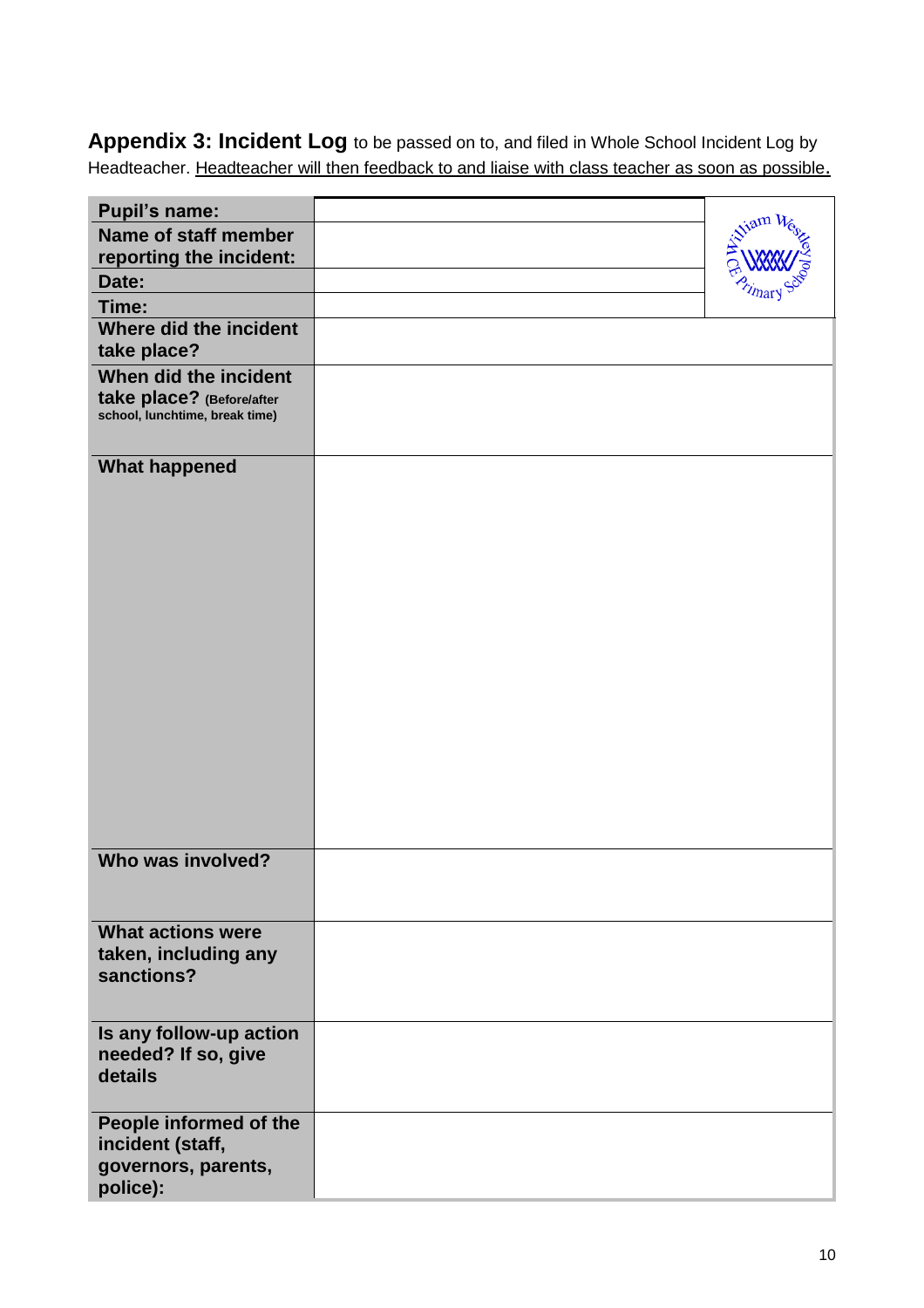# **Appendix 4: Behaviour Strategy**

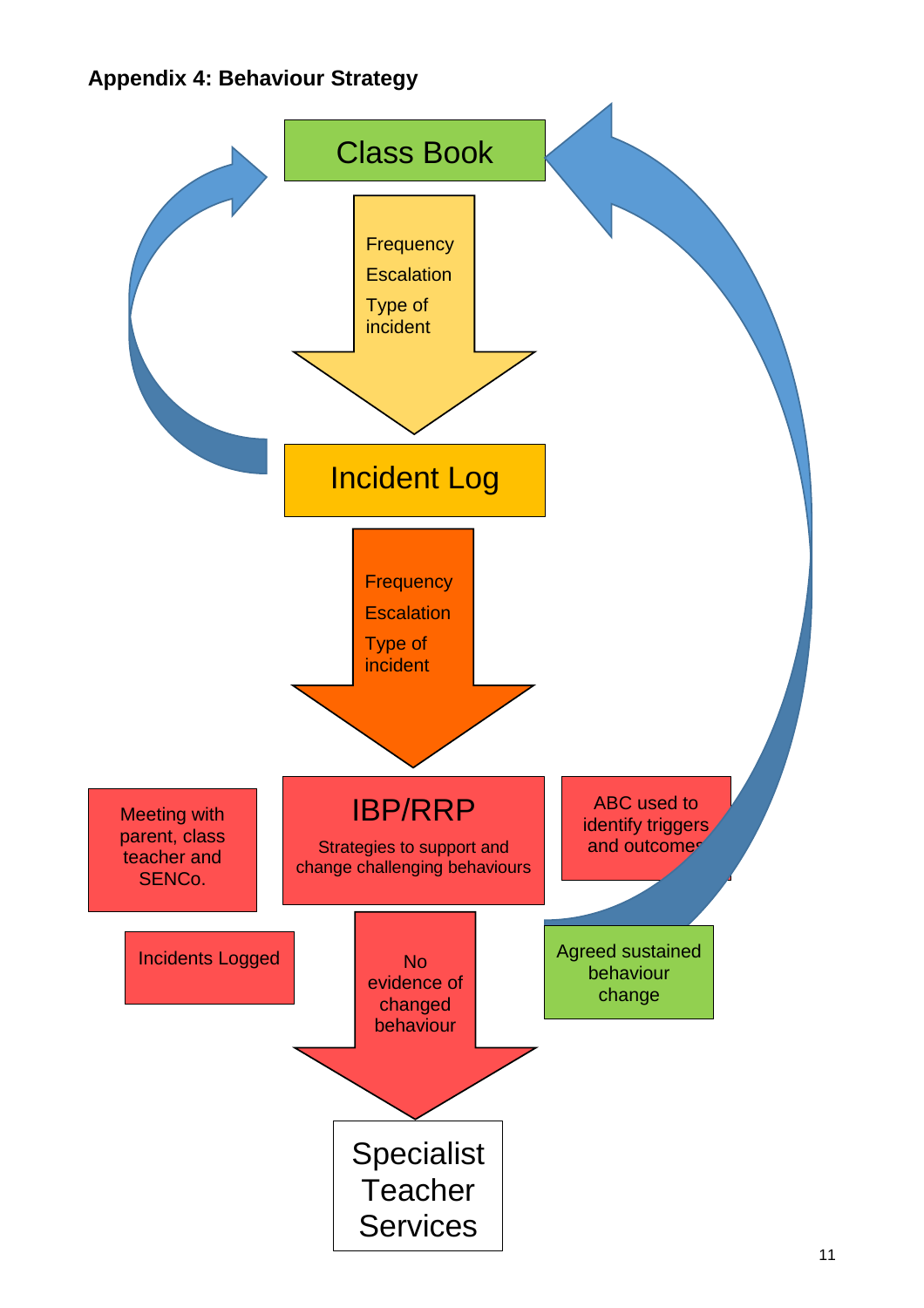# **Appendix 5: Class Sanctions - Traffic Light System**



**Any movement on the Traffic Light System lasts for one 'session' only in KS1 and one morning or afternoon in KS2 before a pupil's name is moved back to green and they start afresh.**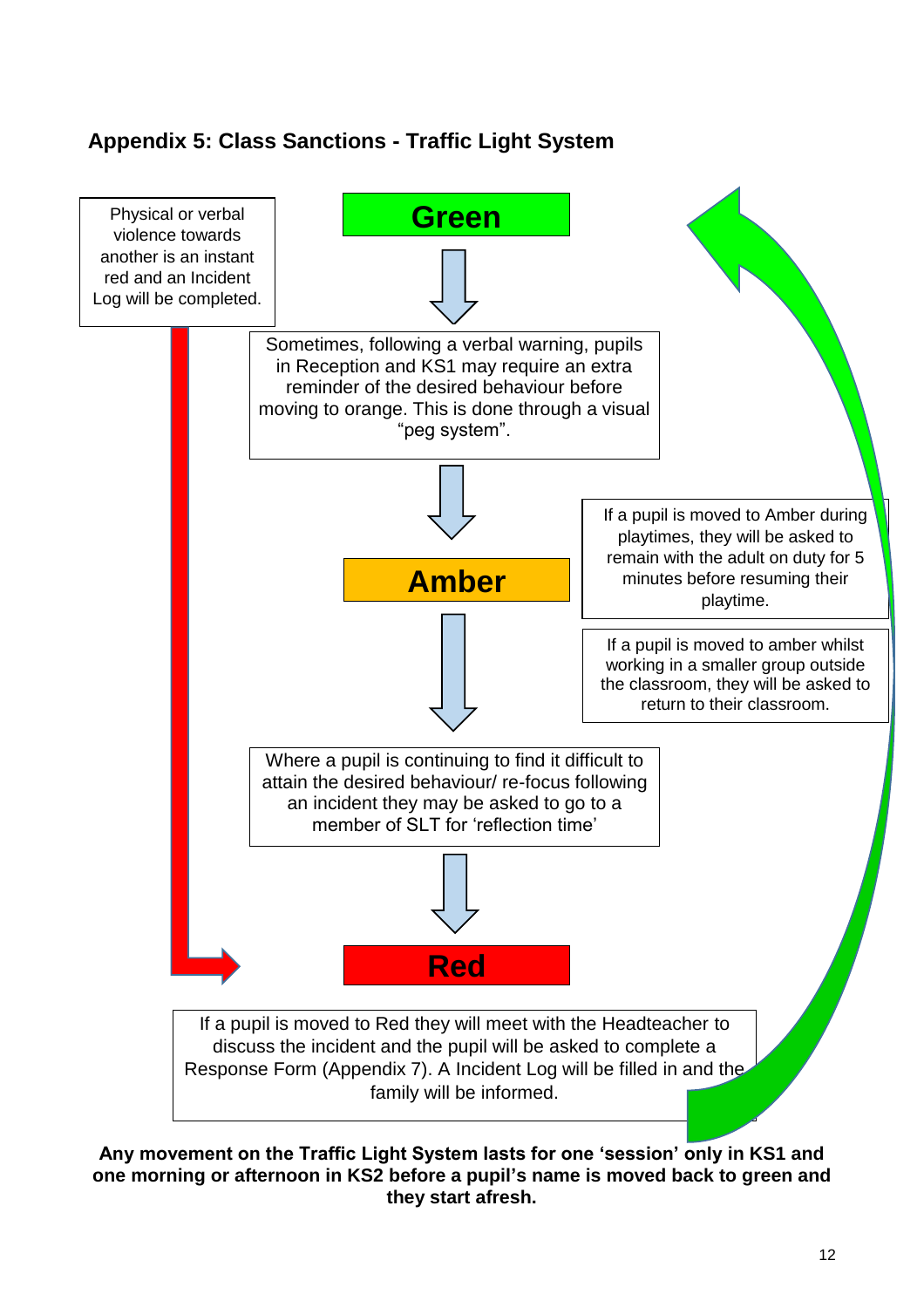# **Appendix 6: Letters to parents about pupil behaviour – templates**

*First Behaviour Letter*

| Dear Parent,                                                                                                 |                                                                                                     |  |  |  |  |  |
|--------------------------------------------------------------------------------------------------------------|-----------------------------------------------------------------------------------------------------|--|--|--|--|--|
|                                                                                                              | Recently, _________________________________, has not been behaving as well in school as they could. |  |  |  |  |  |
| It is important that your child understands the need to follow our pupil Code of Conduct as reflected in the |                                                                                                     |  |  |  |  |  |
| class rules, and I would appreciate it if you could discuss their behaviour with them.                       |                                                                                                     |  |  |  |  |  |
| If your child's behaviour does not improve, I will contact you again and suggest that we meet to discuss how |                                                                                                     |  |  |  |  |  |
| we can work together. However, at this stage I am confident that a reminder of how to behave appropriately   |                                                                                                     |  |  |  |  |  |
| will be sufficient.                                                                                          |                                                                                                     |  |  |  |  |  |
| Yours faithfully,                                                                                            |                                                                                                     |  |  |  |  |  |
|                                                                                                              |                                                                                                     |  |  |  |  |  |
|                                                                                                              |                                                                                                     |  |  |  |  |  |
|                                                                                                              |                                                                                                     |  |  |  |  |  |
|                                                                                                              |                                                                                                     |  |  |  |  |  |
|                                                                                                              |                                                                                                     |  |  |  |  |  |
| Behaviour letter - return slip                                                                               |                                                                                                     |  |  |  |  |  |
| Please return this slip to school to confirm you have received this letter. Thank you.                       |                                                                                                     |  |  |  |  |  |
|                                                                                                              |                                                                                                     |  |  |  |  |  |
|                                                                                                              |                                                                                                     |  |  |  |  |  |
|                                                                                                              |                                                                                                     |  |  |  |  |  |
|                                                                                                              |                                                                                                     |  |  |  |  |  |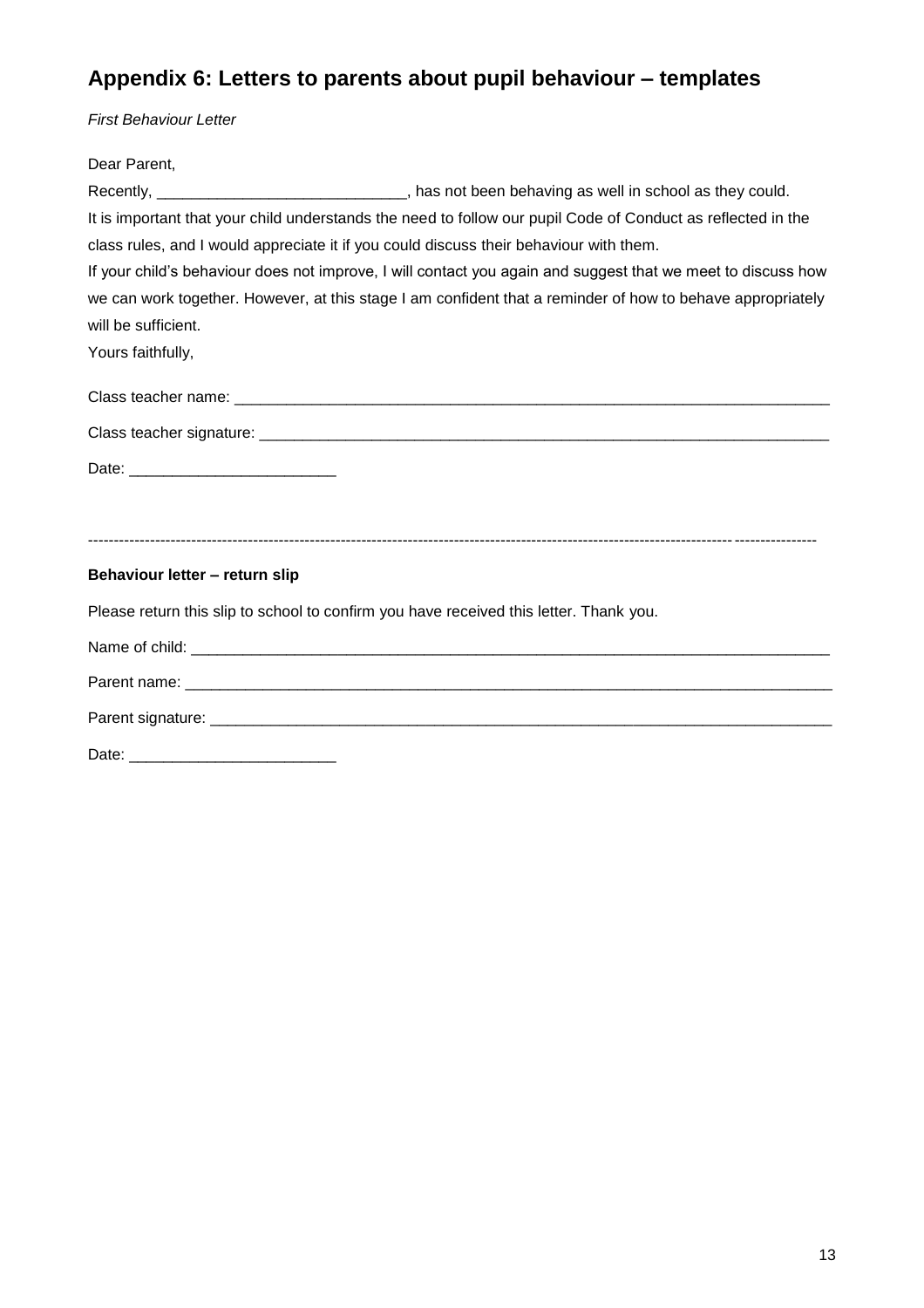#### *Second behaviour letter*

Dear Parent,

| Following my previous letter regarding the behaviour of                                             | I am sorry to say that |
|-----------------------------------------------------------------------------------------------------|------------------------|
| they are still struggling to adhere to our pupil code of conduct as reflected in the class rules.   |                        |
| I would appreciate it if you could arrange to meet me after school so we can discuss a way forward. |                        |
| Yours faithfully,                                                                                   |                        |
|                                                                                                     |                        |

Class teacher name: \_\_\_\_\_\_\_\_\_\_\_\_\_\_\_\_\_\_\_\_\_\_\_\_\_\_\_\_\_\_\_\_\_\_\_\_\_\_\_\_\_\_\_\_\_\_\_\_\_\_\_\_\_\_\_\_\_\_\_\_\_\_\_\_\_\_\_\_\_

Class teacher signature: \_\_\_\_\_\_\_\_\_\_\_\_\_\_\_\_\_\_\_\_\_\_\_\_\_\_\_\_\_\_\_\_\_\_\_\_\_\_\_\_\_\_\_\_\_\_\_\_\_\_\_\_\_\_\_\_\_\_\_\_\_\_\_\_\_\_

Date: \_\_\_\_\_\_\_\_\_\_\_\_\_\_\_\_\_\_\_\_\_\_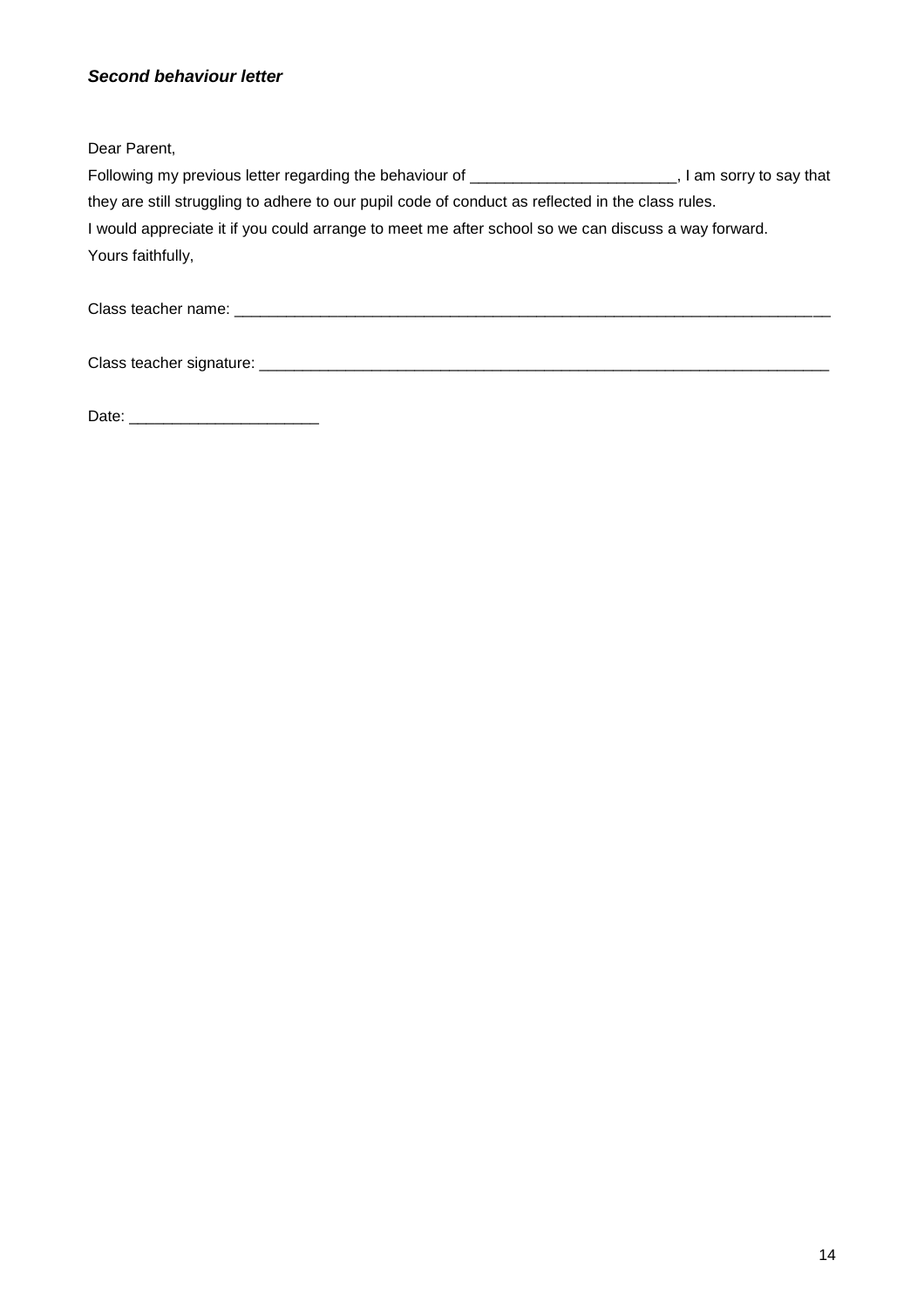#### *Third behaviour letter*

Dear Parent,

I am sorry to report that, despite meeting and creating an Individual Behaviour Plan,

\_\_\_\_\_\_\_\_\_\_\_\_\_\_\_\_\_\_\_\_\_\_\_, has continued to misbehave.

I would be grateful if you could attend a meeting with the Headteacher, the Special Educational Needs Coordinator and myself, to discuss how we can best support your child in improving their behaviour.

*Insert details of the meeting time, date and location, as necessary, or how to contact the school to arrange the meeting.*

Yours faithfully,

Class teacher name: \_\_\_\_\_\_\_\_\_\_\_\_\_\_\_\_\_\_\_\_\_\_\_\_\_\_\_\_\_\_\_\_\_\_\_\_\_\_\_\_\_\_\_\_\_\_\_\_\_\_\_\_\_\_\_\_\_\_\_\_\_\_\_\_\_\_\_\_\_

Class teacher signature: \_\_\_\_\_\_\_\_\_\_\_\_\_\_\_\_\_\_\_\_\_\_\_\_\_\_\_\_\_\_\_\_\_\_\_\_\_\_\_\_\_\_\_\_\_\_\_\_\_\_\_\_\_\_\_\_\_\_\_\_\_\_\_\_\_\_

Date:  $\Box$